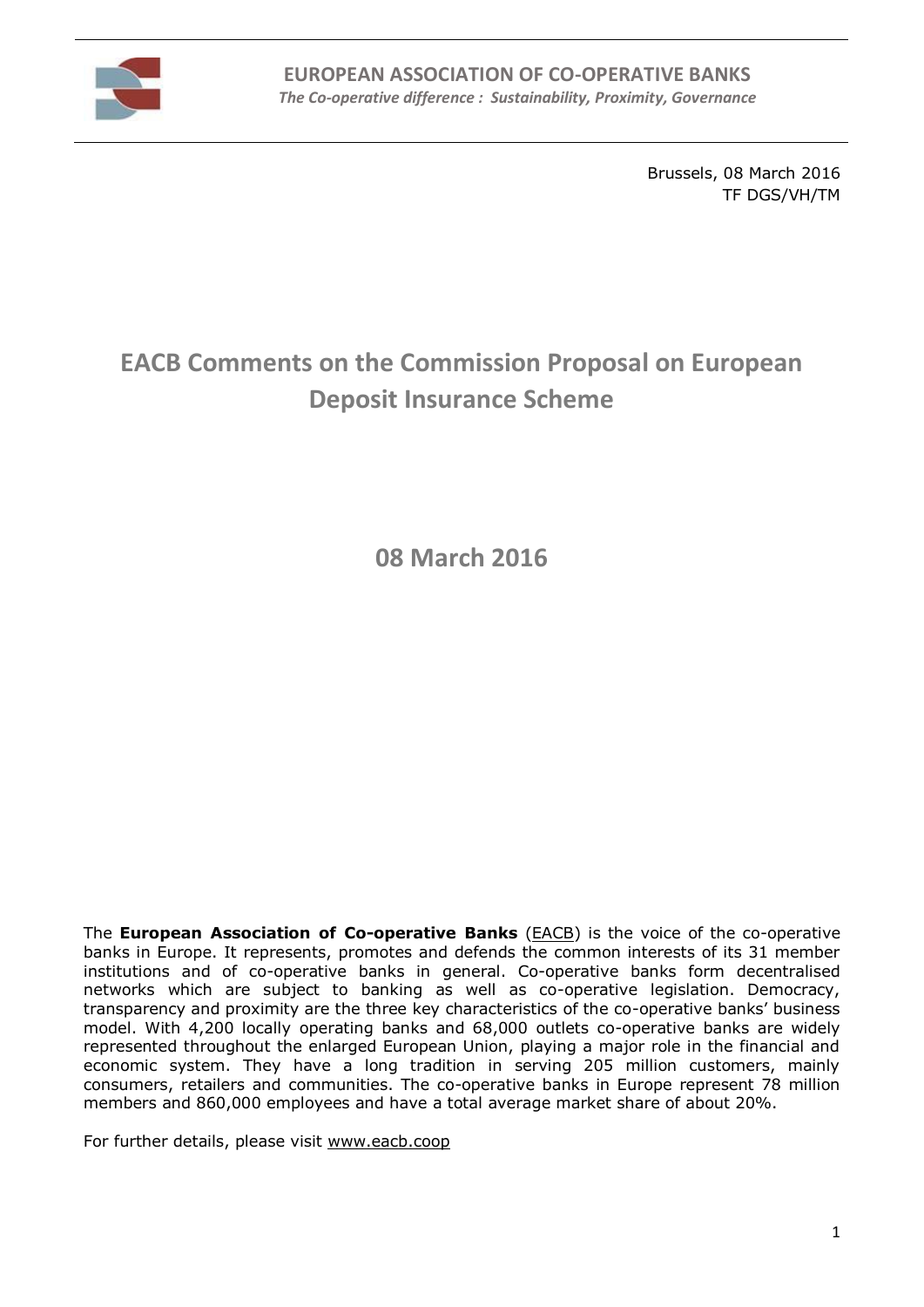

### **Background**

The "Five Presidents' Report", published on 22 June 2015, outlines plans to strengthen economic and monetary union through closer integration of the euro area, including besides all the introduction of a European Deposit Insurance Scheme ("EDIS"). It states that while establishing a fully-fledged EDIS might take time, as a first step, EDIS could be devised as a reinsurance system at the European level for the national deposit guarantee schemes. This has given a strong impetus to the European Commission and in compliance with the path set by the Five Presidents, the Commission came up with a legislative proposal for a Regulation amending Regulation (EU) 806/2014 in order to establish European Deposit Insurance Scheme ("Commission proposal on EDIS") in late November.

According to the Commission EDIS should be understood as the third pillar of the Banking Union, thus it should have the same scope as the SSM and the SRM. EDIS will be set up in three phases: a re-insurance phase (from 2017), a co-insurance phase (from 2020), followed by a full insurance phase (after 2024). While initially the role of the EDIS would be rather complementary, in the second phase it would progressively increase its support to national DGSs in case of liquidity needs, until in 2024 a common deposit guarantee scheme on EU level becomes operational on a full scale. Thus in a 8-year period the mutualization mechanism should be completely up and running.

#### **Management Summary**

# **The EACB Members are of the opinion that EDIS is an initiative which time has not come – not yet and not in the way the Commission proposes.**

The EACB Members support the objectives of establishing an effective Banking Union and reinforcing public confidence in deposit insurance. Still, we are concerned about the Commission proposal on EDIS since at this point in time national schemes are not yet harmonized and funded equivalently according to their target level. Furthermore, there are no sound risk control measures in place to justify a mutualization mechanism which entails a cross-border responsibility. In such environment, if risks are excessively mutualized, EDIS may rather create disincentives for the building up of stringent and solid national DGSs, thus leading to unfair allocation of burden and moral hazard. On top of it, use and consumption of the financial basis of national protection schemes as a consequence of outside shocks will sharply compromise the confidence of citizens in places where it has already been built.

Against this background, we find the Commission proposal on EDIS, especially on the last two stages (co-insurance and full mutualization), as premature and concerning. We believe that the move towards any common deposit insurance mechanism should only be done in consideration of a number of prerequisites in a strict order of priorities.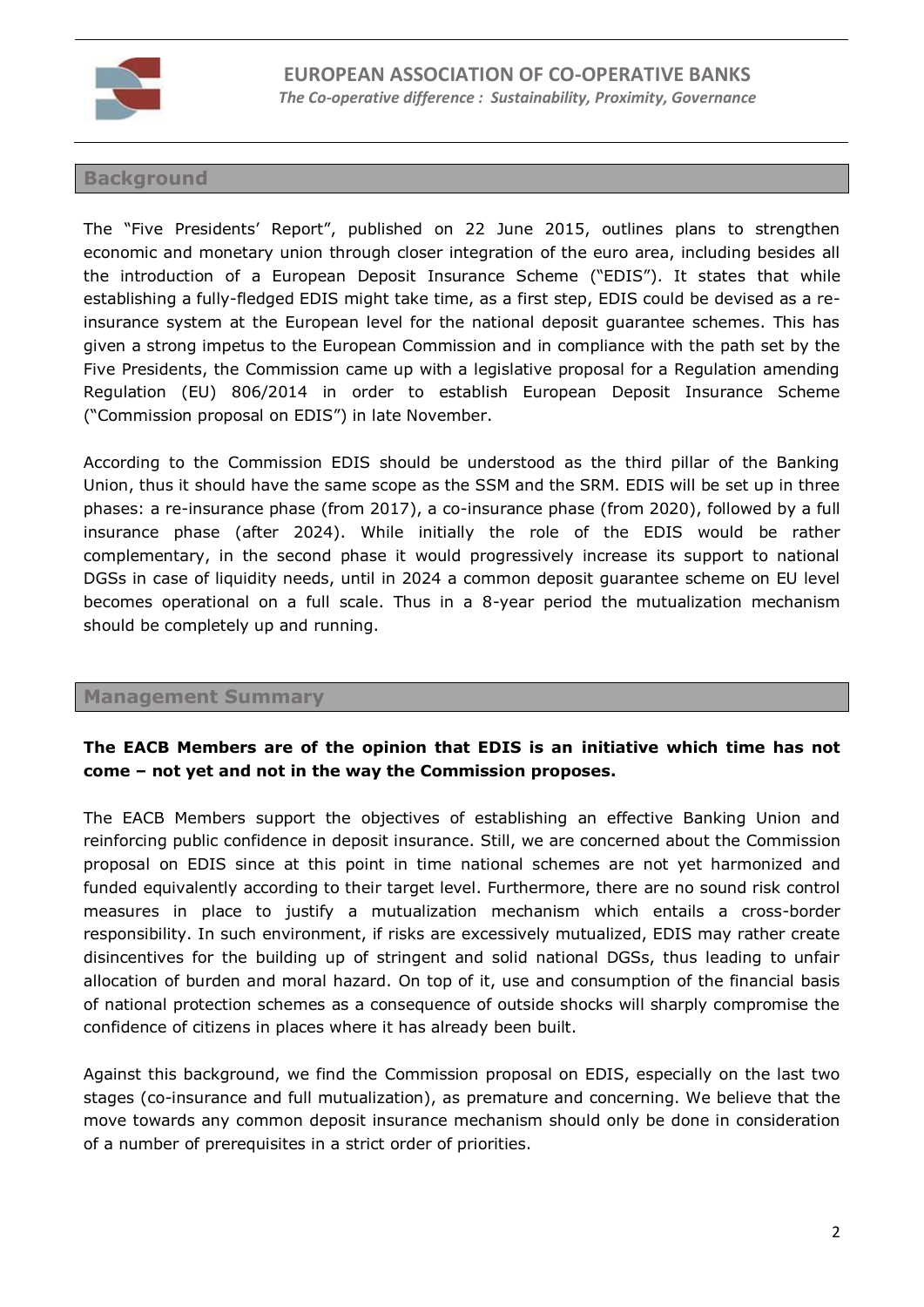

The timescale is crucial. The DGSD (Directive 2014/49/EU) requires a report on the progress of cooperation among DGSs through a European scheme by 2019 before any new steps are initiated. In fact, we believe that a profound analysis and an impact assessment are necessary before any new measures are considered.

In meanwhile, the already adopted measures should be fully implemented and the continued harmonization thereunder should be set as a priority. Only once the Banking Union rules and the single rulebook have been sufficiently implemented and harmonized, a common insurance mechanism can be considered in earnest.

Furthermore, the efforts should be focused on measures ensuring risk reduction. To test the effects of the already adopted measures, while ensuring a level playing field, the financial health of all the banks in the European Union, except those which were already subject to the ECB's AQR and stress test back in 2014, has to be checked before the introduction of any EDIS-like mechanism.

The discussion on the evolutionary design of EDIS must be held only in consideration of the elements above. Moreover, if ultimately introduced, the EDIS should be i) devised solely as a reinsurance mechanism, provided with robust moral hazard safeguards, ii) cost neutral for the industry in order to let banks be able to finance any potential growth of the economy; iii) financed through risked-based contributions and designed in a way that ensures level-playing field within the entire EU (e.g. keep the possibility to have a 0.5% target level) without prejudice to the variety of business models.

## **EACB Reflections on EDIS**

#### **Timing and context**

We have serious doubts about the envisaged timing of the Commission proposal on EDIS. The DGSD requires a report on DGSs cooperation through a European scheme by 2019 and the legislator should stick to this time plan. There should be no hasty moves. Therefore, if the analysis behind such a report indicates a reasonable necessity of a common scheme, any possible amendments on the DGSD should be discussed at that point of time.

At the same time, we note that the DGSs are merely a component of the financial safety net and there are other components, along them, such as SSM and SRM/SRF/BRRD, which together determine the conditions for the functioning of the DGSs. Going on a more unified level with the DGSs, without having made the other components fully operational, could harm the entire safety architecture agreed just a few years ago.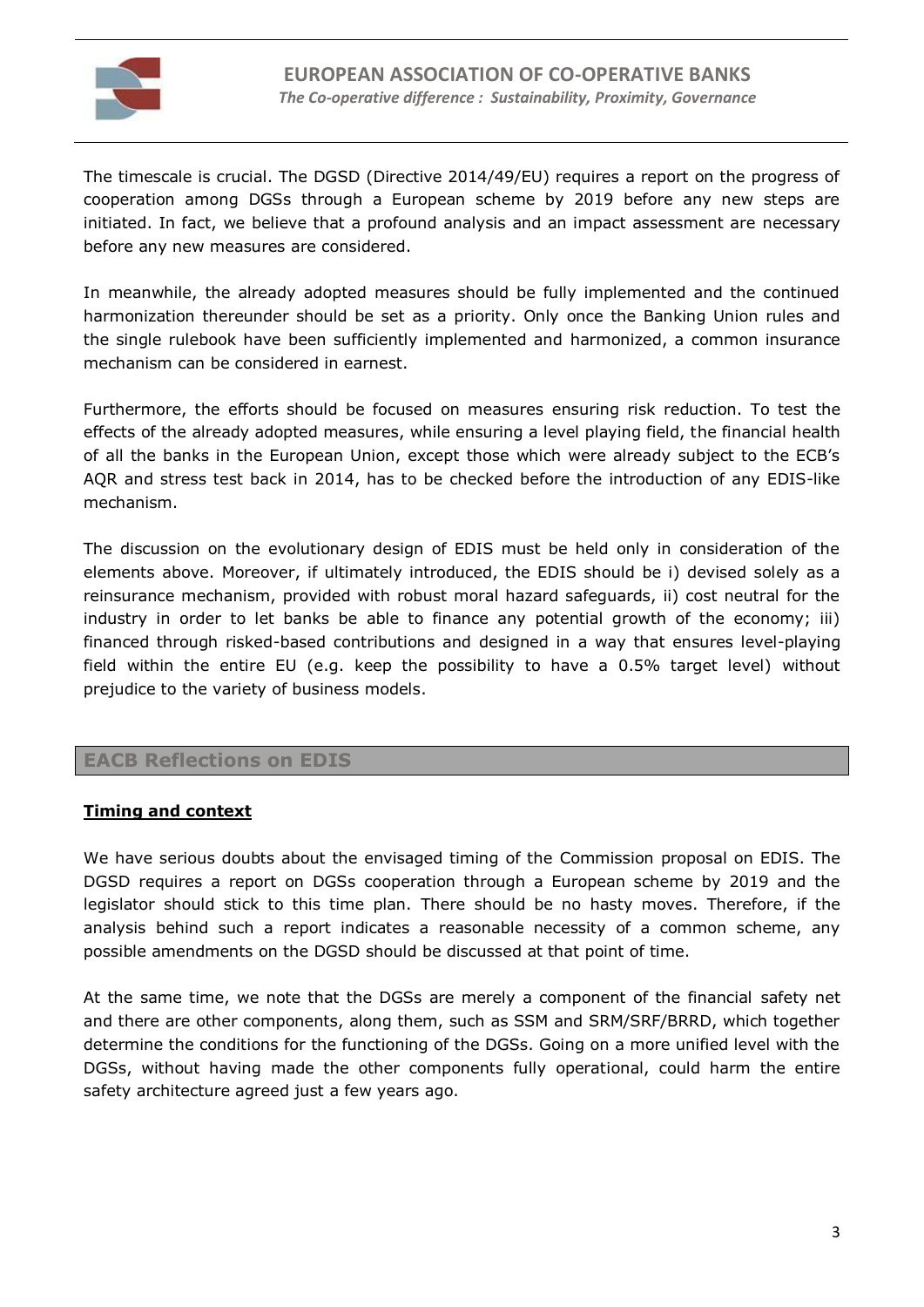

#### **Full implementation and further harmonization of the relevant legal environment**

Not only should the already adopted measures be implemented, but the harmonization has to be even further strengthened. Among others, that would include that **the target level set forth by the DGSD (0.8% or 0.5% where applicable of covered deposits) is effectively reached in all EU Member States**. Running EDIS, while the funding level of the DGSs within the Banking Union and in the EU in general varies significantly, spurs competition concerns and may compromise the functioning of the internal market.

All participating banks in all countries must step up and adequately fund the respective schemes to which they belong. EDIS should not be seen as an excuse for not building up stringent and solid national DGS. Without the harmonization precaution in place, the Members States may easily be incentivized to rely on external help, rather than to establish well capitalized, steady and effectively working DGS on national level. Before this backdrop, we have concerns regarding the credibility of the concept.

## **Additionally, more convergence in insolvency law and restructuring proceedings across Member States is necessary to allow uniformity in management of credit risk and resolution action and ensure equality of access to EDIS.**

#### **Risk reduction measures**

The EACB members note that achieving a solid ground for EDIS would require a viable risk reduction strategy to be set as a priority. Recent developments in certain Member States as well as need for the recapitalization of banks in others seem to confirm that **reducing excessive risk-taking in the financial sector should precede any risk sharing**. In environment of vast divergences, where some banking sectors are still fragile and struggling with nonperforming loans, while others seem to have preserved their healthy balance sheets, mutualizing the deposit protection would easily lead to mutualization of risks and to unfair allocation of burdens.

While the Commission underlines how an EDIS would enhance customer confidence, we believe that this is a very selective perception related to the situation in those Member States, where customers lost confidence. Our perception is that where customer confidence remains intact, the EDIS rather generates concern. If depositors of credit institutions in Member States with a good economic situation were faced with an unfavorable development due to the shared risk within the Banking Union, this could hardly help achieving one of the major goals of EDIS – enhancing confidence concerns. Thus the consumption of the financial basis of national protection schemes as a consequence of outside shocks should be avoided by all means. Mutualization of funds, without prior risk reduction measures in place, will have negative effects in those Member States, where the confidence of the population is still intact.

Against this background, it is of utmost importance that the **"health checks" of all the banks in the European Union, except those which were already subjects to the ECB's AQR**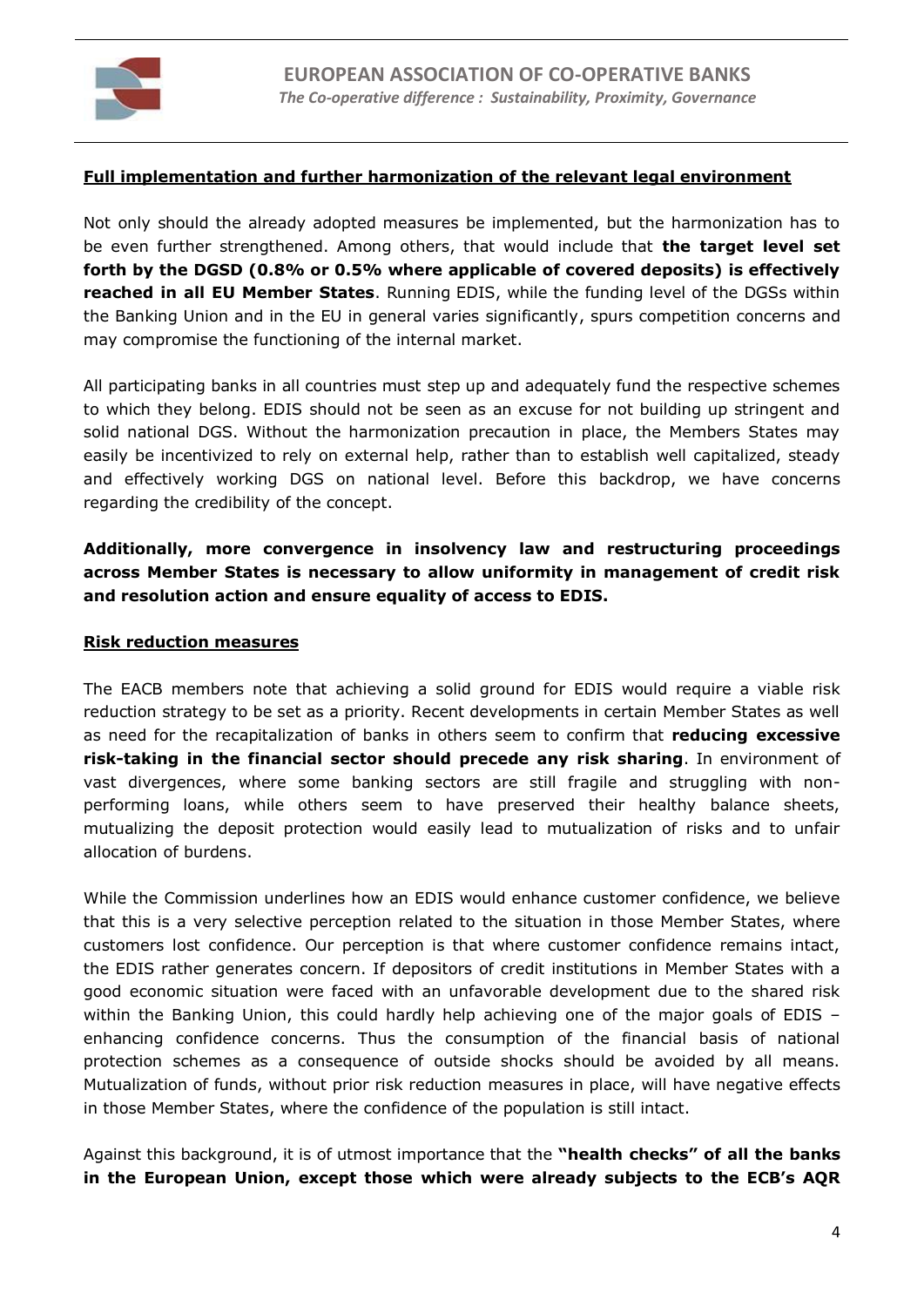

## **and stress test back in 2014, are performed and necessary remedies are applied before the introduction of any EDIS-like mechanism.**

#### **Discrimination of business models and risk profiles**

By implementing the Banking Union, the ECB undertook a differentiation of banks in Europe into significant and less significant ones. About 130 major banking groups (consisting of about 1.200 individual banks) are thus directly supervised by the ECB and approximately 3.400 less significant institutions (LSIs) remained to be supervised by the national supervisors. Two main reasons for that differentiation are the different business models and risk profiles of the banks. Especially regionally operating banks base their business on the principles of self-responsibility and promotion of the local economy. Any collectivization within the Eurozone burdens in particular such banks because they can only compete in the market-arena when Institutional Protection Schemes (IPS) or other solidarity mechanisms remain fully in place. EDIS would have burdens against small and medium-sized banks, although these credit institutions have been the stabilizing elements during the financial crisis when they kept on lending to the local economy. IPS which have functioned well for many decades must not be *de facto* replaced by EDIS which neither convinces in its theoretical design, nor seems to be compatible with the level of integration within the Eurozone.

**Moreover, we believe that the proposal discriminates against small banks organized in an IPS, since it does not provide any possibility for Institutional Protection Schemes recognized as DGS to continue the execution of any "alternative measures" once the EDIS is entering in its final stage.** These systems have proven their efficiency and credibility in the past.

#### **Legal considerations**

 $\overline{a}$ 

Given the limitations of the current Treaties, the set-up of EDIS which progressively leads to a full-scale mutualization mechanism is inevitably surrounded by legal skepticism. Taking into account the fiscal implications of the Commission proposal on EDIS, the legal base must be carefully contemplated. To the extent such a proposal is based on the existing Treaties, there is not much of a difference if the envisaged mutualization occurs now or in 8 years.

The legal concerns are further complemented by the Commission's failure of convincing consideration of the principles of subsidiarity and proportionality. Having said that, we refer to the express commitment of the Commission to ensure better regulation and to focus its efforts on "[…] those areas where only joint action at European level can deliver the desired results" while looking  $"[...]$  for the most efficient and least burdensome approach $"^1$ . In this context the legitimacy for action at European level regarding EDIS is disputable, since **the DGSD mechanism has not been yet fully implemented, nor evaluated, thus, there is hardly** 

<sup>1</sup> Mission Letter from the President of the European Commission to the Commissioners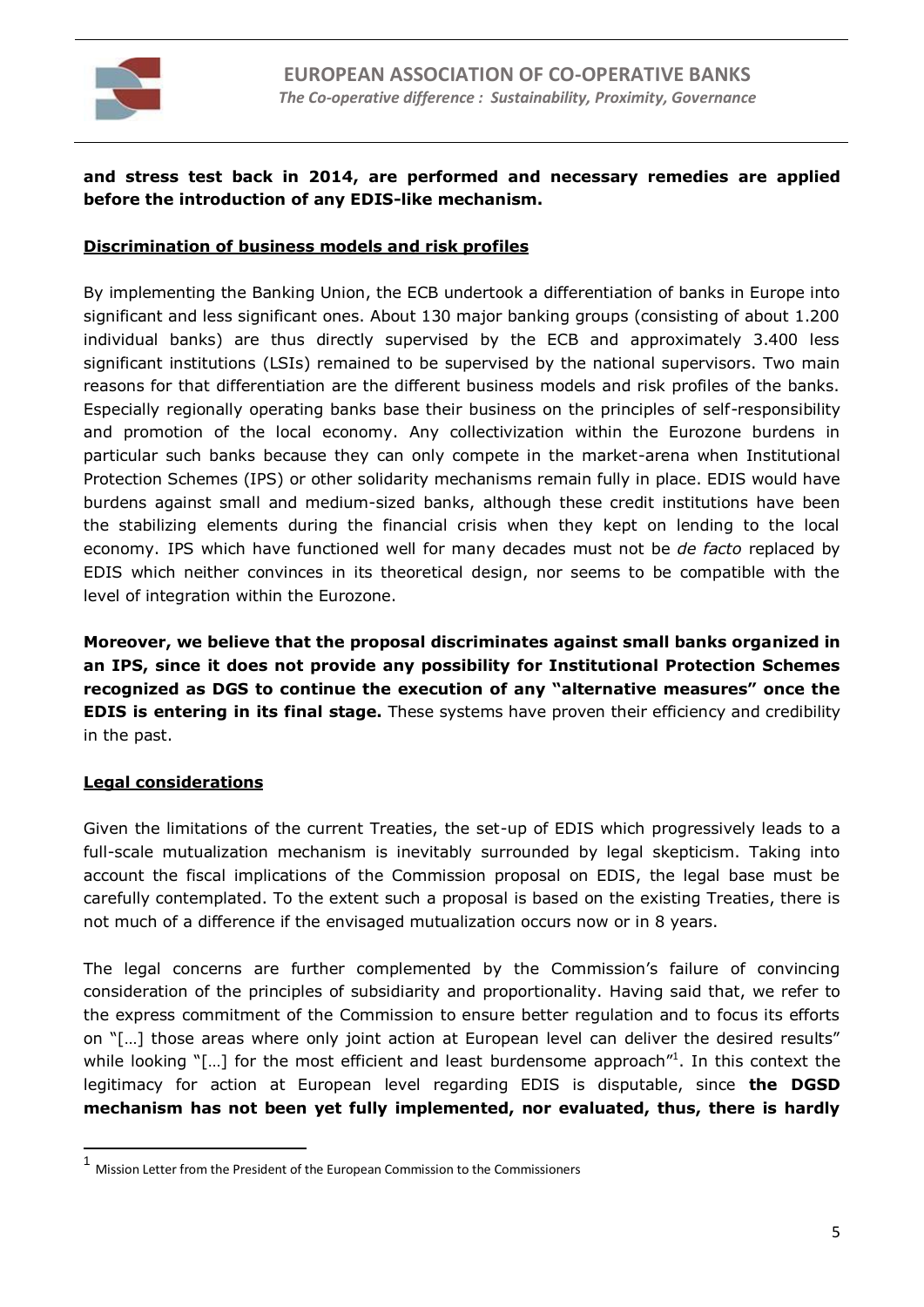

**any evidence that it has failed to achieve the intended results.** The lack of publicly available impact assessment for EDIS merely confirms this.

Such an approach may not only undermine the legal certainty and create distrust in the EU regulatory achievements, but in practical terms may eventually discourage the efficient work already done at national level. In the light of the Commission proposal on EDIS, it has to be mentioned that many of the provisions stipulated by the DGSD and implemented into national law would become obsolete and therefore in retrospect, the financial burden resulting from DGSD and its implementation would be disproportionate and not justified.

#### **EACB Comments on the Design of EDIS**

We believe that the move towards a common deposit insurance mechanism should only be done in consideration of a number of prerequisites in a strict order of priorities. **In particular, the existing measures have to be effectively implemented, the harmonization further strengthened and sound risk-prevention measures put in place.**

If found necessary at all, *such a system should only be devised as a reinsurance mechanism with strong moral hazard safeguards.*

Its operations should be limited to provision of financial support to DGSs in case of large shocks, under strict conditionality and with a first-loss tranche born by the national DGSs. That would ensure that the responsibility for losses is not washed away somewhere between the national and the European level and that as an end result it would not practically affect the depositors in virtuous jurisdictions. Additionally, it would still require that the national DGSs are effectively built-up and remain well capitalized, while also not completely disregarding their knowledge and experience in national banking sector.

#### *Ex-post contributions*

As a reinsurance system would intervene in cases where national means are depleted and the DGS is compliant with the DGSD, it should be limited to situations where an important institution has failed. It should thus occur in exceptional circumstances, provided that the SSM and SRM are correctly monitoring those firms. Rather than permanently mobilizing a large standing pool of ex-ante funding, it would be much more efficient for the reinsurance fund to be provided with a credit line for liquidity purposes, with the ability to recoup any losses that it might suffer from the industry ex-post. If however, ex-ante contributions were to be required, they should be reimbursable in order for each institution to adjust permanently its contribution to the reinsurance fund according to the risk it represents (for example if it owns less deposits than previously). It would also reduce the costs for the industry and its probable transfer to depositors.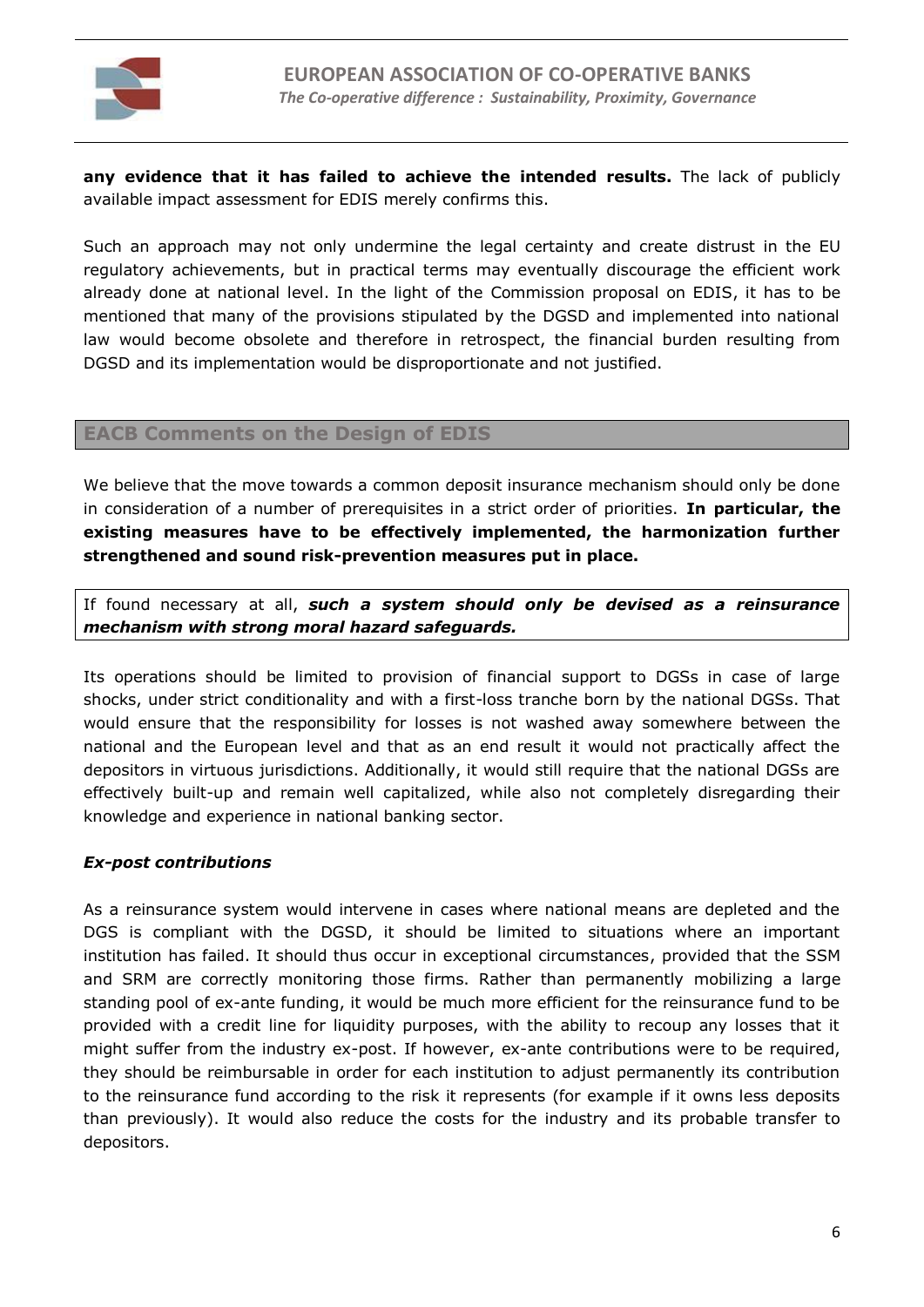

*Any EDIS-like mechanism must remain cost-neutral to the industry. It should be designed in a way that does not place additional burdens to the banks on top of the current requirements to contribute to national DGSs or IPSs.* 

The overall financial charge on banks must not be increased since it would negatively affect their lending capacities and is therefore highly problematic against the background of the EU Agenda on Jobs and Growth.

#### *Administration of EDIS*

The Commission should provide a clear and reasonable institutional solution on the management of EDIS and administration of the DIF. There must be credible safeguards to ensure strict separation between the SRF and the DIF with a legally sound decision-making mechanism in place. Additionally, we note that the proper management of EDIS would cause additional administrative burden and logically additional administrative expenditures which at the end of the day will be covered by banks' contributions. This is again contrary to "cost neutral" design of EDIS.

If found necessary, such a *system should be designed so as to ensure a level playing field between all European Union Member States without discrimination against the banks based inside the Banking union or against the existing business models***.** 

There should be no discrepancies regarding the implementation of the DGSD in Banking Union Member States and non-euro area Members States. Therefore, there should be equal treatment EU-wide of the legally permitted actions (measures) of the national DGSs, the accepted forms of contributions, the possibilities regarding the target funding level, the acceptance of the payment commitment, etc. **The single rulebook may not be twisted by additional layer of regulation for a subset of countries.** 

#### *DGS and EDIS mandates*

The Commission proposal on EDIS stipulates relatively narrow mandate of the European mechanism. In particular, it provides only for a pure pay-out function and resolution related financing. Under the DGSD, however, the mandate of the national DGSs is broader, where the latter may revert to alternative measures, including a full suite of early intervention measures. In particular, the Commission should investigate the use of DGS financing in early intervention to ensure a level playing field in the entire European Union.

## *Target level*

The Commission proposal on EDIS mandates all DGSs within the Banking Union to set a target level of 0.8%. DGSs outside the Banking Union under the DGSD can still apply for a reduction of the target level to 0.5%. Thus, there would be a substantial difference in treatment between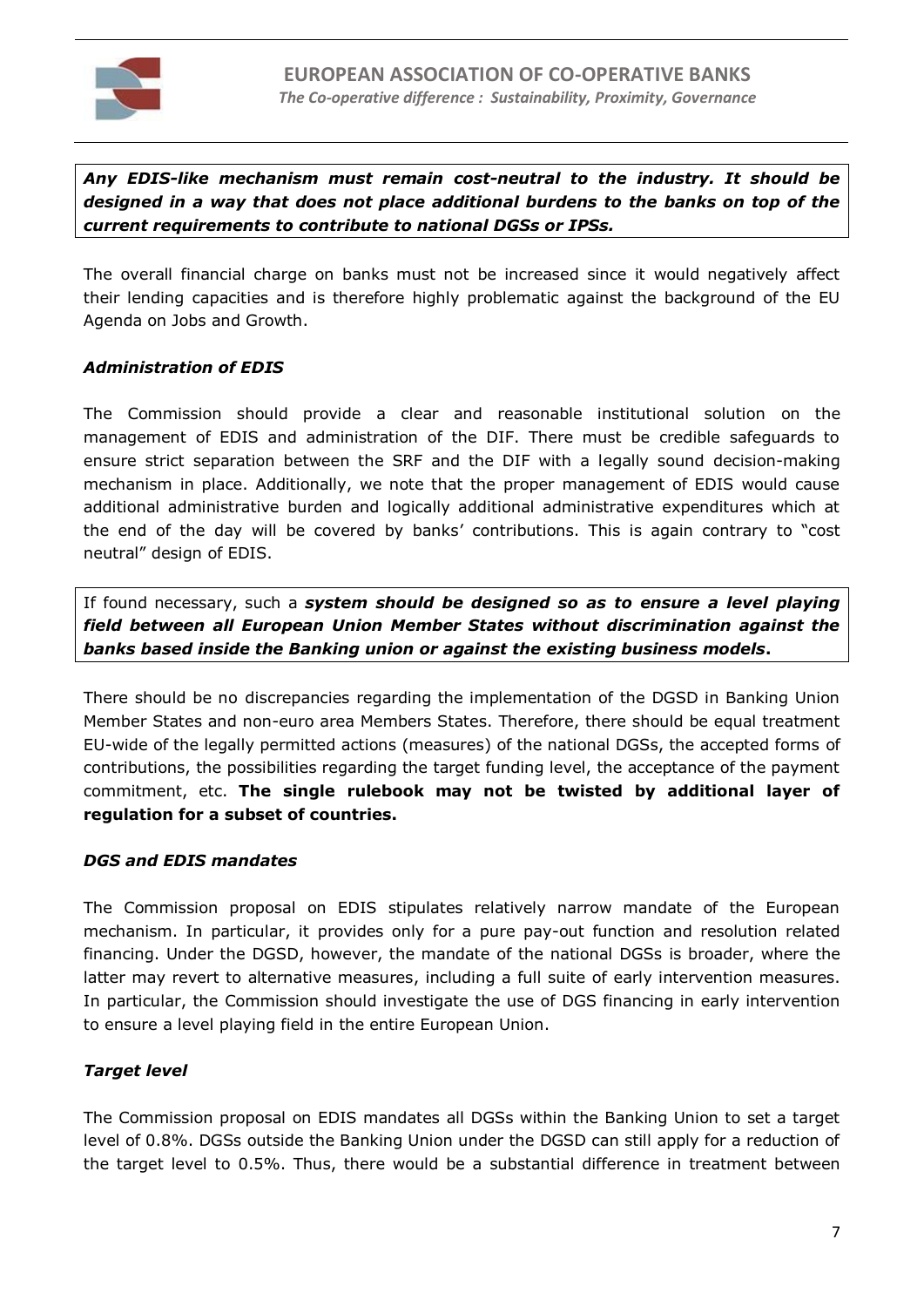

DGSs, which would preclude a level playing field and will decrease the capacity of the banks based inside the Banking union to keep on financing the economy. If EDIS aims to achieve risk and loss sharing through a larger combined pool of DGS funds in addition to the available bailinable liabilities and resolution financing for bank failures, then it could be logically argued to maintain the possible reduction of the target level to 0.5%.

### *Payment commitments*

Financial instruments in the form of payment commitments which were introduced under the DGSD are not provided for under the Commission proposal on EDIS. This creates the danger that banks subject to the EDIS regulation are burdened beyond the intention of the DGSD, which in turn would lead to a strong inequality between banks within the European Union and will decrease the capacity of the banks based inside the Banking union to keep on financing the economy.

## *IPS and other mutual guarantee scheme*

For the Banking Union Member States, the building up of EDIS would leave the major risks with the national deposit guarantee scheme within the first years while shifting a gradually increasing part of contributions to a new fund. This is particularly relevant in the case of networks of cooperative banks connected in an institutional protection scheme or a cooperative solidarity mechanism (e.g. Art 10 CRR, Art 113 (7) CRR) which ensures their solvency and liquidity. For their rating and for their image in public, the adherence to an institutional protection scheme and other cooperative solidarity mechanisms, disposing of a credible amount of funds, is crucial.

The EDIS draft regulation makes the work of an IPS, respectively the use of so called alternative measures of an IPS or DGS, dependent on additional financial contributions and therefore significant burdens the relevant member institutions of the IPS or DGS. This would not only be a violation of the level playing field compared to the institutions in the Member States outside the euro area but also completely ignores that the money necessary to prevent a failure of an institution by carrying out alternative measures is much lower than a payout to depositors. If such mutual guarantee schemes have to set additional funds (additional contributions beyond the level of 0.8 %) in order for them to implement alternative measures, they will be placed on unequal footing with their non-Banking Union counterparts which would not be subject to the same limitations.

Therefore, it is essential that EDIS explicitly allows the work of an IPS, respectively alternative measures, and expresses this by considering the membership within an IPS in risk factors of the contributions to EDIS. Alternatively, DGS/IPS should be exempted from the scope of EDIS and not be covered by such a mechanism.